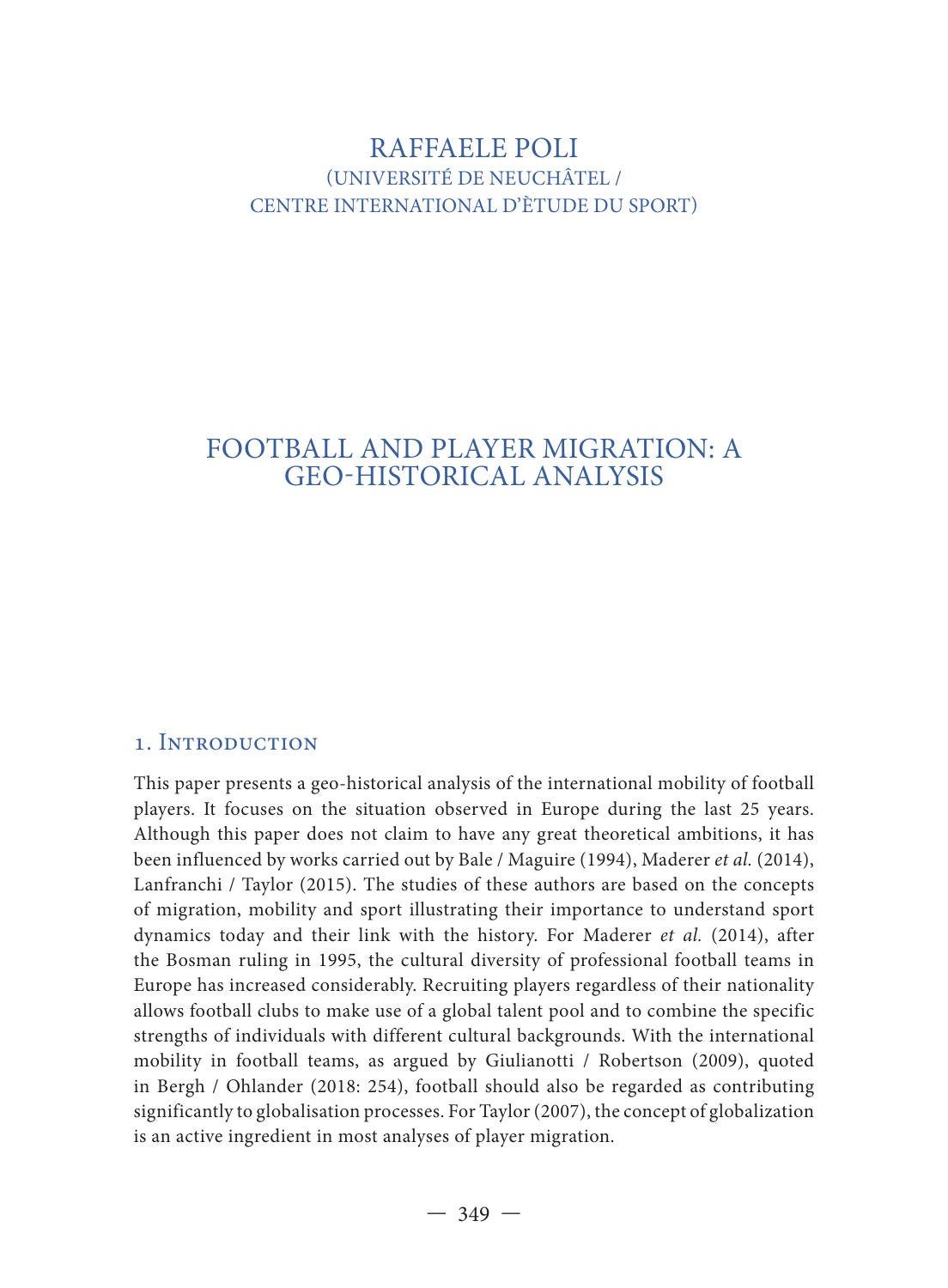It is important to observe that the geo-historical data we present in this article have not only the role to propose tools that can be used for the purposes of pure scientific knowledge related to geo-historical issues, but above all to demonstrate their application value in support of educational programming and sociological and sociolinguistics studies. Referring to sociology of sport we can mention the works of McGovern (200), Giulianotti (2008) as well as the one of Ravenel / Poli (2015) and Ravenel / Poli / Besson (2018). Among the numerous scholars who use geographical data to propose sociolinguistics analysis, we recall for instance Siebetcheu's sociolinguistics of football studies which consider geo-statistical data as part of methodological framework to interpret the link between multilingualism, migration and football (cfr. Siebetcheu 2016; 2017; his chapter in this volume). Our data are frequently used either by football teams or by mainstream and alternative media to describe statistical dynamics in football teams in their various facets. Actually, football and migration issues emerged as a key debating point for newspaper, radio and television journalists (Taylor 2006: 7).

All the data presented comes from the research work of the CIES Football Observatory. This group within the International Center for Sports Studies notably specialises since 2005 in the demographic study of the labour market in football. All the data are carefully elaborated from the crosschecking of several sources according to a fine methodology. The data gathering was carried out by combining the information from different electronic databases, from websites of federations and official websites of clubs. The details for each player include different criterions (age, height, position played, whether they have played at least one match for an "A" national team, as well as the country in which they started playing football) (Besson *et al*. 2008; Poli *et al*. 2018). In this work we will focus on this last criterion because it allows us to identify "expatriate" footballers, playing outside of their native country, which they left following recruitment by a foreign club. This allows us to produce robust statistics which are fully comparable both temporally (evolution) and spatially (per country). More information is available online on the CIES Football Observatory website at football-observatory.com, notably in the items "Reports" and "Posts". The website also includes an Atlas of Migration allowing users to highlight the main destination countries per expatriate origin.<sup>1</sup>

#### 2. Expatriate players in football clubs

Since its professionalization, football implied the migration of coaches and players (Lanfranchi / Taylor 2001). With respect to the latter, however, legal constraints were rapidly introduced to hinder their international mobility. Quotas were implemented across countries to limit the number of foreign players that clubs could employ. As

<sup>1</sup> Cfr. https://football-observatory.com/IMG/sites/atlasmigr/.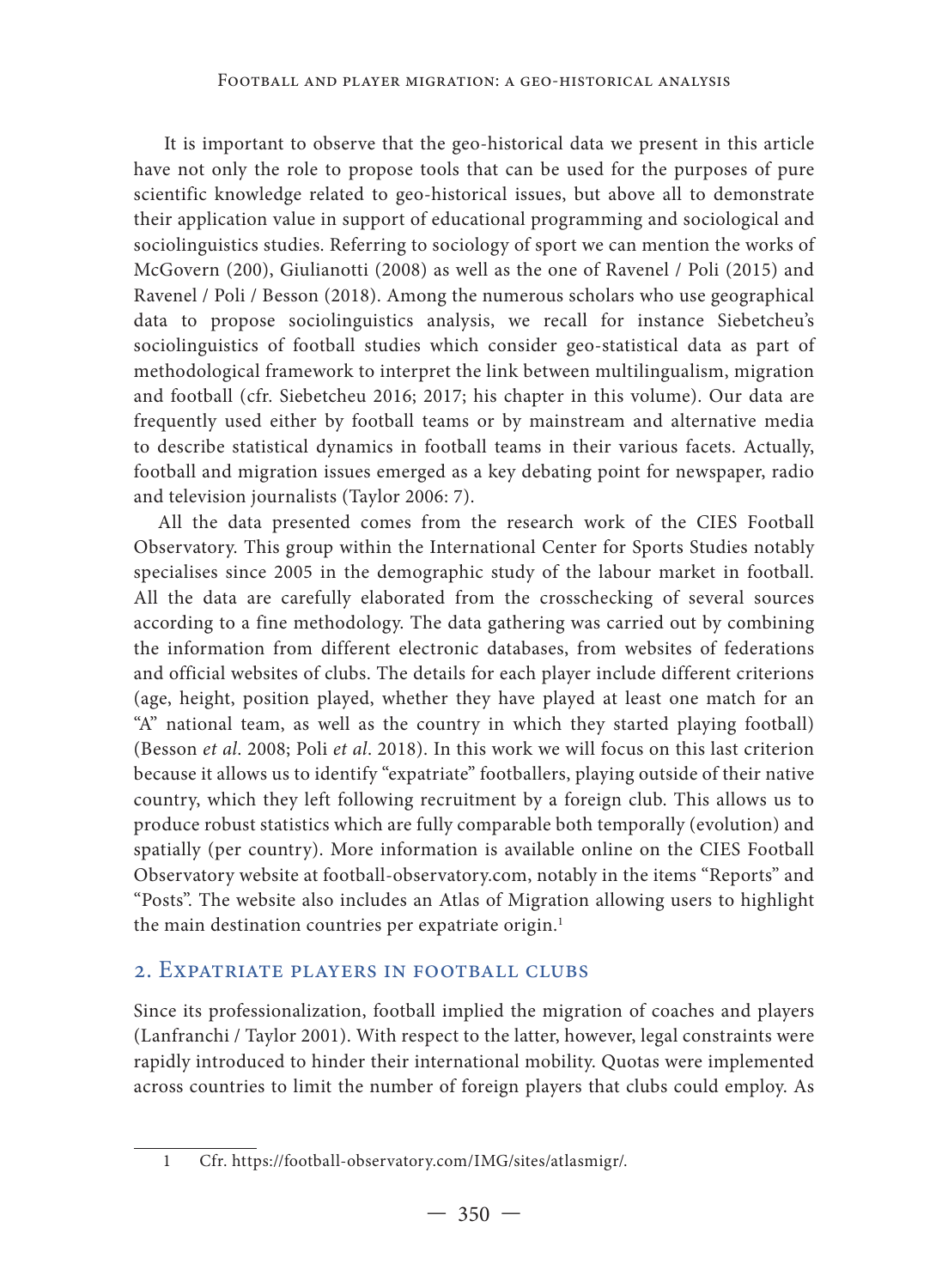#### Raffaele Poli

noted above, on the 15th December 1995, the European Court of Justice ruled on the "Bosman" case. Quotas for communitarian players in European Union countries were abolished. Transfer indemnities for footballers out of contract were also forbidden. This gave players more room for mobility both within and across national borders.

Since 1995, the proportion of expatriate footballers in squads increased steadily. The notion defines players who grew up in a different association from that of their employer club and who left their first association following recruitment by a club overseas. This definition allows us to only take into account players who migrated for football-related reasons. Just before the Bosman ruling, the percentage of expatriates in clubs from the five major European championships was 20.7%. Ten years later, this percentage was already up to 38.8%. On the  $1<sup>st</sup>$  of October 2015, reached 46.3%. This strong upward trend clearly illustrates the internationalisation of the European football players' labour market. Focusing his research on English football league (1946-1995), that is before the Bosman ruling, McGovern (2002) presents a case study of a labour market where globalization could reasonably be expected. In finding that the market is characterized by a process of internationalization, McGovern (2002)'s study shows how this process is influenced by a range of economic, social and political factors that have distinctly national or British origins. More specifically, the study argues that two decades ago the expansion in overseas recruitment was shaped by the risk averse way in which employers deal with that which makes labour unique as a commodity: its variability and plasticity. Consequently, McGovern (2002) concluded that English clubs tended to draw heavily on those foreign sources that most resemble local sources in terms of climate, culture, language and style of football (for example, Scotland, Ireland, Australia and northern Europe, especially Scandinavia).

| Date | Percentage |
|------|------------|
| 1995 | 20.7%      |
| 2005 | 38.8%      |
| 2015 | 46.3%      |

**Tab. 1** *Percentage of expatriate players, big-5 leagues (1995-2015).*

The relative presence of expatriate players among squad members also increased in the 31 top division European leagues surveyed. It went up from 34.7% in 2009 to a new record high of 39.7% on the 1st of October 2017. Since 2015, the internationalisation process accelerated: on average +1.1% per year compared to about +0.5% between 2009 and 2015.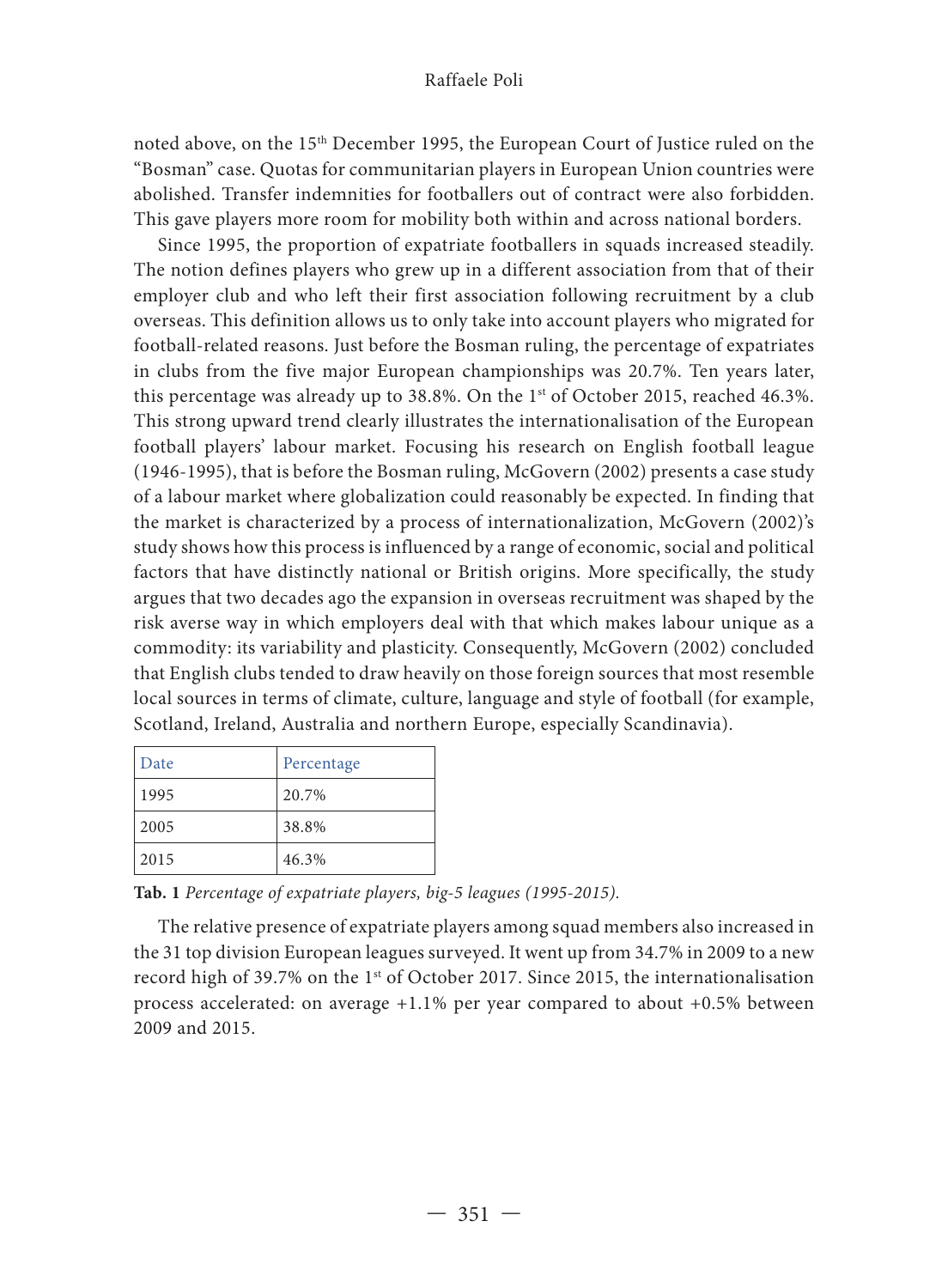| Date | Percentage |
|------|------------|
| 2009 | 34.7%      |
| 2010 | 35.8%      |
| 2011 | 35.5%      |
| 2012 | 36.3%      |
| 2013 | 36.9%      |
| 2014 | 36.8%      |
| 2015 | 37.5%      |
| 2016 | 38.6%      |
| 2017 | 39.7%      |

**Tab. 2** *Percentage of expatriate players, 31 European top divisions (2009-2017).*

The percentage of players who already moved abroad during their career also highlights the strong internationalisation trend in the football players' labour market. On the 1<sup>st</sup> of October 1995, about one quarter of big-5 league footballers had already migrated for football-related reasons during their career. This proportion progressively increased to reach 54.3% on the 1<sup>st</sup> of October 2015.

| Data | Percentage |  |
|------|------------|--|
| 1995 | 24.9%      |  |
| 2005 | 41.9%      |  |
| 2015 | 54.3%      |  |

**Tab. 3** *Percentage of players having migrated during career, big-5 leagues (1995-2015).*

Henceforth, a majority of players in the 31 top division European leagues surveyed also experienced international migration during their football career. This percentage increased every year since 2009. It went up from 46.4% on the 1<sup>st</sup> of October 2009 to 54.6% eight years later. This is a further clear indication of the growing transnational structure of the footballers' labour market.

| Data | Percentage |
|------|------------|
| 2009 | 46.4%      |
| 2010 | 47.8%      |
| 2011 | 47.9%      |
| 2012 | 49.0%      |
| 2013 | 49.6%      |
| 2014 | 50.3%      |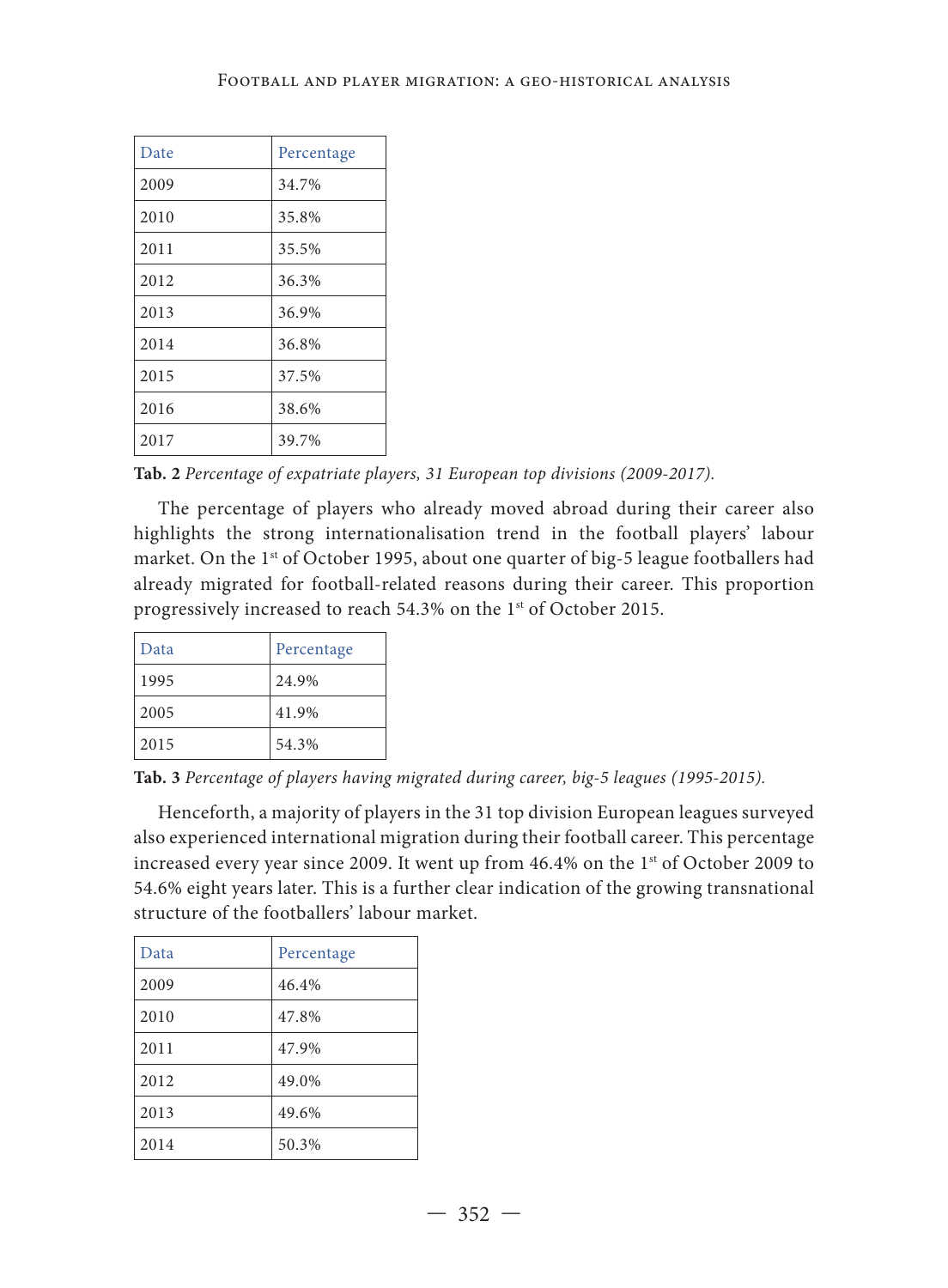| 2015 | 51.2% |
|------|-------|
| 2016 | 52.7% |
| 2017 | 54.6% |

**Tab. 4** *Percentage of players having migrated during career, 31 European top divisions (2009- 2017).*

The internationalisation of football players' careers has gone hand in hand with the decrease in the average age of the first transfer to a foreign team. At big-5 league player level, this value went down from 23.04 years in 1995 to 21.52 ten years later. A further decrease took place during the following decade. Nowadays, a player from the five major European championships has on average migrated 21.05 years of age.

| Data | Percentage Age |
|------|----------------|
| 1995 | 23.04          |
| 2005 | 21.52          |
| 2015 | 21.05          |

**Tab. 5** *Average age of first international migration, big-5 leagues (1995-2015)*.

The same trend of earlier migration was observed since 2009 at the level of 31 top division European leagues. During the nine years studied, the average age of first international migration went down from 22.2 to 21.7 years. This finding confirms the strength of changes observed in the European labour market for footballers.

| Data | Percentage Age |
|------|----------------|
| 2009 | 22.20          |
| 2010 | 22.13          |
| 2011 | 22.05          |
| 2012 | 21.94          |
| 2013 | 21.81          |
| 2014 | 21.74          |
| 2015 | 21.71          |
| 2016 | 21.77          |
| 2017 | 21.70          |

**Tab. 6** *Average age of first international migration, 31 European top divisions (2009-2017)*.

The decrease in the average age of first international migration is related to the increase of the number and percentage of footballers moving abroad before the year of their 18th birthday. In 1995, only 0.56 players per big-5 league team experienced international migration as minors (10% of all migrant players). Twenty years later,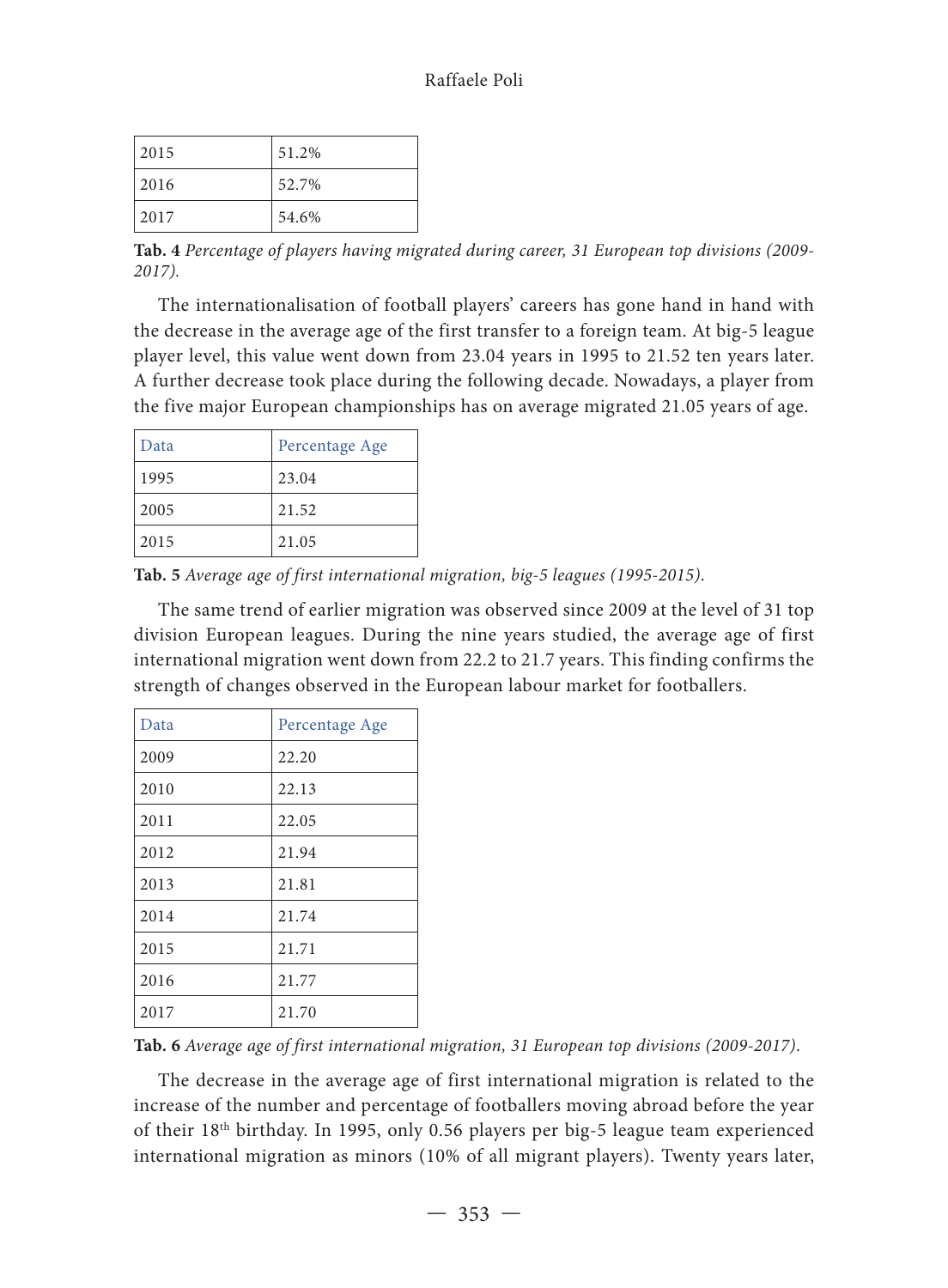there were almost four times more players in this case in point (14% of all football migrants).

| Date | Percentage Number |
|------|-------------------|
| 1995 | 0.56              |
| 2005 | 1.39              |
| 2015 | 2.01              |

**Tab. 7** *Number of players who migrated as minors per club, big-5 leagues (1995-2015).*

The amount of players who migrated as minors per club also increased in the 31 European top divisions analysed. From 0.94 on the 1<sup>st</sup> of October 2009, the average number per team went up to a record high of 1.38 in 2017. In 2009, players who moved abroad before to turn 18 represented 8.2% of all players who already experienced international migration during their career. This percentage reached 9.9% in 2017.

| Date | Percentage Number |
|------|-------------------|
| 2009 | 0.94              |
| 2010 | 1.01              |
| 2011 | 1.05              |
| 2012 | 1.16              |
| 2013 | 1.26              |
| 2014 | 1.28              |
| 2015 | 1.27              |
| 2016 | 1.32              |
| 2017 | 1.38              |

**Tab. 8** *Number of players who migrated as minors per club, 31 European top divisions (2009- 2017).*

#### 3. Origins of expatriate players

Today, expatriate footballers are present in all professional leagues worldwide. In May 2019, they represent 21.4% of players active in the 147 leagues from 98 national associations studied. Brazil is clearly at the top of the rankings for countries exporting footballers. In total, 1,330 players having grown up in Brazil play in the 147 leagues covered in this report. Brazilians are present in 85 associations out of 98. This reflects the unique role played by Brazil in supplying professional footballers worldwide.

With over 800 expatriates, France and Argentina also stand out from the crowd as exporting nations. Overall, almost a quarter of expatriates are from Brazil, France or Argentina (22.5%). The principle exporters from other continents are Nigeria for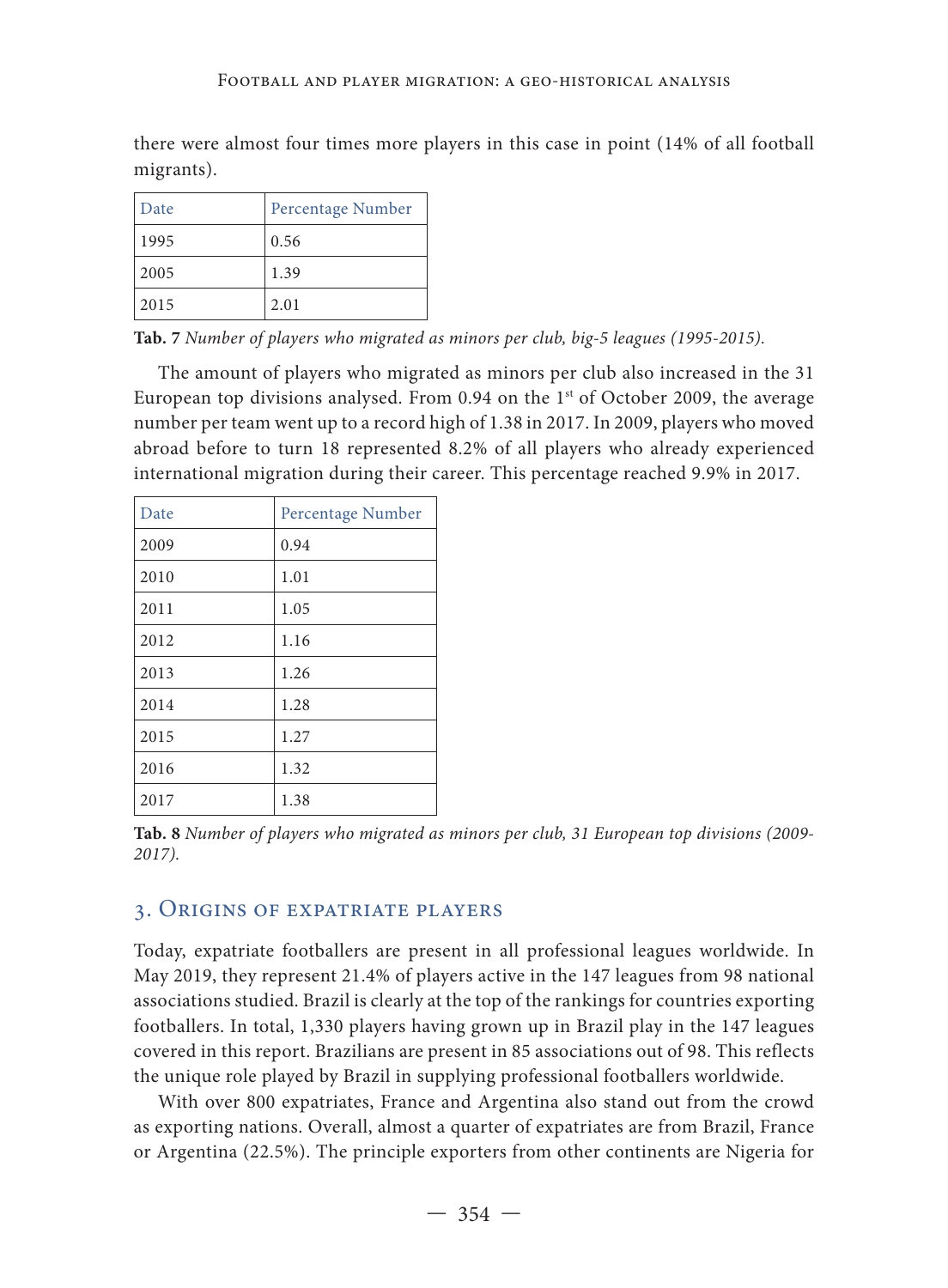#### Raffaele Poli

| Countries | Players | Countries  | Players | Countries   | Players |
|-----------|---------|------------|---------|-------------|---------|
| Brazil    | 1330    | Colombia   | 382     | Belgium     | 217     |
| France    | 867     | Croatia    | 374     | Senegal     | 203     |
| Argentina | 820     | Nigeria    | 361     | Ivory Coast | 202     |
| Serbia    | 458     | Uruguay    | 325     | Ukraine     | 196     |
| England   | 431     | Ghana      | 286     | Slovakia    | 176     |
| Spain     | 427     | Portugal   | 279     | Cameroon    | 170     |
| Germany   | 394     | Netherland | 277     | Sweden      | 160     |

Africa (10th place, 361 expatriates), the United-States for North America (25th, 145), Japan for Asia (30th, 128) and Australia for Oceania (35th, 101).

**Tab. 9** *Top 21 most represented origins among expatriates.*

If we equate the number of expatriates to the population resident in the country of origin, Iceland is at the top of the rankings. There is one Icelandic footballer abroad for every 5,458 inhabitants of the island. Uruguay is third place behind Montenegro and ahead of five other nations of ex-Yugoslavia (Croatia, Serbia, Slovenia, Bosnia and Macedonia). Only countries with at least 50 expatriates have been included in this analysis.

| Countries             | Inhabitants per<br>expatriate | Expatriates | Countries |        | Expatriates |
|-----------------------|-------------------------------|-------------|-----------|--------|-------------|
| <b>Iceland</b>        | 5.458                         | 59          | Ireland   | 33.504 | 135         |
| Montenegro            | 7.221                         | 86          | Denmark   | 35.968 | 155         |
| Uruguay               | 10.409                        | 325         | Portugal  | 37.986 | 279         |
| Croatia               | 11.561                        | 374         | Scotland  | 49.028 | 108         |
| Serbia                | 20.954                        | 458         | Paraguay  | 49.052 | 134         |
| Slovenia              | 23.432                        | 88          | Argentina | 49.670 | 820         |
| Bosnia<br>Herzegovina | 24.297                        | 158         | Belgium   | 50.724 | 217         |
| Macedonia             | 28.432                        | 74          | Jamaica   | 52.981 | 52          |
| Northern<br>Ireland   | 30.183                        | 60          | Norway    | 53.739 | 92          |
| Slovakia              | 30.909                        | 176         |           |        |             |

**Tab. 10** *Number of inhabitants per expatriate, by association of origin.*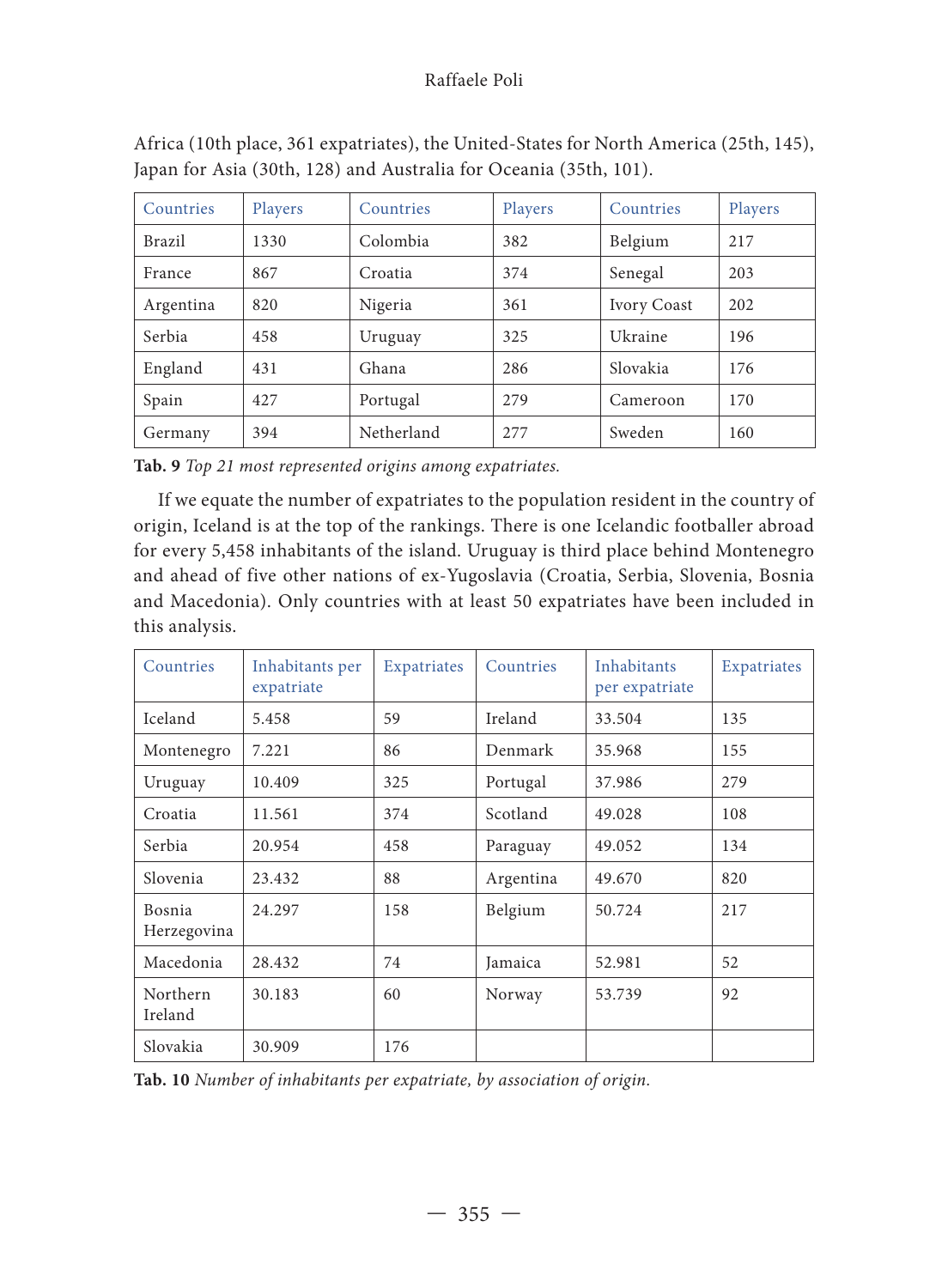### 4. Principle destinations of expatriate players

Two European countries are the biggest importers of footballers: England (728 players, 139 of which are citizens of other UK nations) and Italy (636). In third place is an emerging force on the world football stage: the United States (575 players). You have to go down to 11th place to find the second non-European country: Mexico (289 imported players).

| Countries                | Players | Countries   | Players | Countries         | Players |
|--------------------------|---------|-------------|---------|-------------------|---------|
| England                  | 728     | France      | 330     | Slovakia          | 200     |
| Italy                    | 636     | Greece      | 304     | Romania           | 194     |
| United States of America | 575     | Mexico      | 289     | Austria           | 187     |
| Spain                    | 516     | Netherlands | 271     | Slovenia          | 184     |
| Portugal                 | 508     | Scotland    | 250     | Chile             | 179     |
| Turkey                   | 455     | Poland      | 232     | Czech<br>Republic | 170     |
| Germany                  | 379     | Cyprus      | 210     | Hungary           | 168     |

**Tab. 11** *Top 21 principle importing countries, number of expatriates.* 

In relative terms, the strongest presence of expatriates by club and by league was recorded in the Cypriot top division with an average of 17.5 expatriates per team. Major League Soccer in the United States and Canada is the only non-European competition in the top twenty of this ranking. As for Belgium, it is the only country to be represented by two leagues: First Division A and First Division B.

| Leagues                  | Exp/club | $%$ Exp |
|--------------------------|----------|---------|
| 1.Division_Cyprus        | 17,5     | 63,1    |
| Serie A_Italy            | 16,1     | 54,5    |
| Primeira Liga_Portugal   | 16,0     | 59,3    |
| Süper Lig_Turkish        | 15,7     | 55,7    |
| First Division A_Belgium | 15,4     | 57,4    |
| Premier League_England   | 15,2     | 59,1    |
| Premiership_Scotland     | 14,6     | 52,9    |
| Super League_Greece      | 13,2     | 47,5    |
| Bundesliga_Germany       | 13,1     | 48,2    |
| Premier League_Armenia   | 12,7     | 44,9    |

**Tab. 12** *Greatest number of expatriates per club, by league*.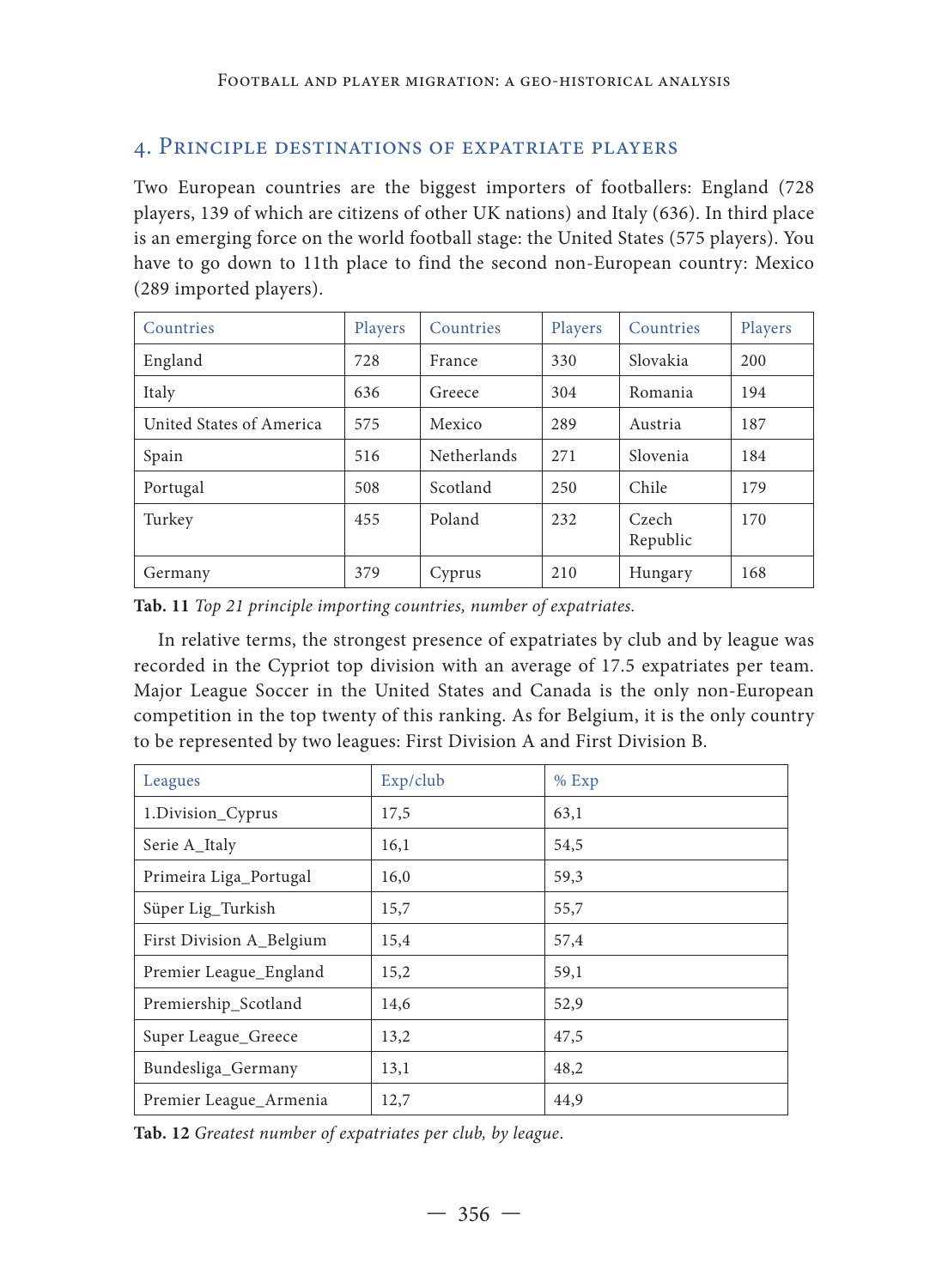#### Raffaele Poli

The South American championships are over-represented among those whose clubs employ, on average, the least number of players imported from abroad. There are almost no expatriates in the Brazilian Serie B and C. Only six championships from UEFA member countries figure in the top twenty of the rankings.

| Leagues                   | Exp/club | $%$ Exp |
|---------------------------|----------|---------|
| Serie D_Brazil            | 0,1      | 0,5     |
| Serie C_Brazil            | 0,6      | 1,8     |
| Segunda División_Uruguay  | 0,8      | 4,6     |
| Serie B Brazil            | 0,8      | 2,5     |
| Prim B Nacional_Argentina | 0,8      | 2,9     |
| Persha Liga_Ucraina       | 0,8      | 3,3     |
| Premier League_Jamaica    | 0,8      | 2,4     |
| Primera B_Colombia        | 0,9      | 3,0     |
| Premier League_Ghana      | 0,9      | 3,8     |
| 1. Division_Belarus       | 1,1      | 5,5     |

**Tab. 13** *Least number of expatriates per club, by league*.

## 5. Transfer networks

As can be seen from table 14, the main migratory routes in football are linked either to linguistic and historical reasons (Brazil-Portugal; Argentina-Spain) or to linguistic and geographical reasons (Argentina-Chile; England-Wales; Croatia-Slovenia; Ireland-England; France-Luxembourg, etc.). For this reason, Taylor (2006) observes that

the movement of footballers from country to country and continent to continent is thus much more than the product of the current economic and power relations of world football. It reflects a complex set of linkages between specific countries, or sets of countries – linkages that often have deep social, cultural and historical roots (Taylor 2006: 7).

The most frequented migratory route originates from Brazil and ends in Portugal (261 players). The migration of Argentinians to Chili (116 players) is the second principle axis. Two migratory channels departing from England also involve many footballers: the first ends up in Scotland (113 players), while the second leads to Wales (92 players).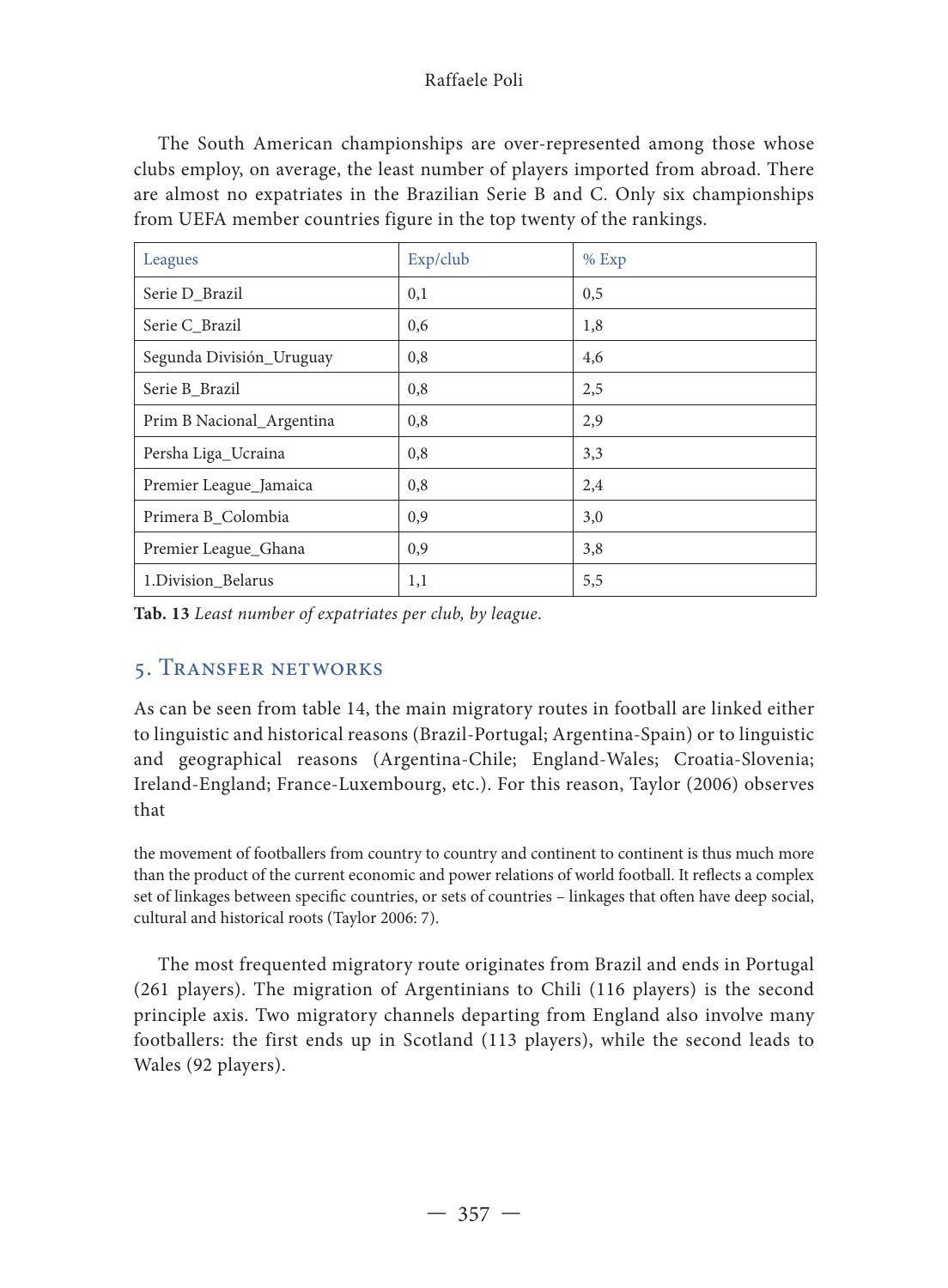| Migratory routes | Players | Migratory routes      | Players | Migratory routes        | Players |
|------------------|---------|-----------------------|---------|-------------------------|---------|
| Brazil-Portugal  | 261     | Ireland-England       | 72      | France-Spain            | 59      |
| Argentina-Chile  | 116     | Brazil-Japan          | 69      | Slovakia-Czech<br>Rep.  | 57      |
| England-Wales    | 92      | Argentina-Spain       | 66      | Belgium-<br>Netherlands | 57      |
| Argentina-Mexico | 87      | France-<br>Luxembourg | 65      | France-Italy            | 56      |
| France-England   | 87      | Brazil-Italy          | 65      | Austria-Germany         | 50      |
| Croatia-Slovenia | 80      | France-Turkey         | 63      | Uruguay-<br>Argentina   | 49      |
| Germany-Turkey   | 74      | Argentina-Italy       | 62      | Spain-England           | 47      |

**Tab. 14** *Principle worldwide migratory routes.*

The Brazilians constitute the only truly global force in the footballers' labour market. Though Portugal remains by far the privileged destination (261 players), many Brazilians are to be found in other European countries (Italy, Spain, Ukraine, Turkey, Greece, etc.), in Asia (Japan, Saudi Arabia, Hong Kong, South Korea, Thailand, etc.) and in the Americas (principally the United States and Mexico).



**Fig. 1** *Principle migratory routes for Brazilians.*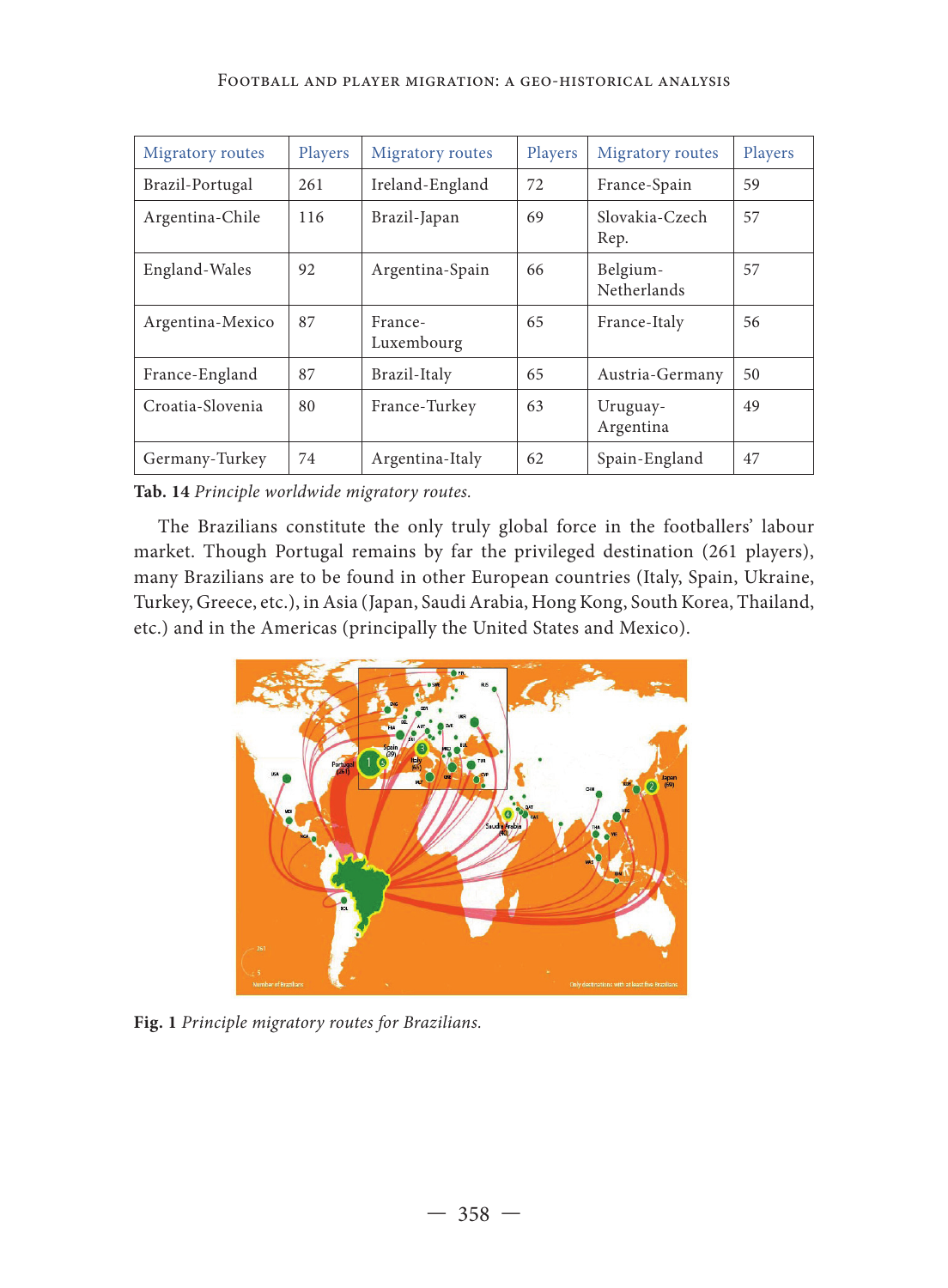## 6. Conclusion

The international mobility of footballers has risen steadily over the years. Expatriates represent about a fifth of the total number of active players in the leagues analysed. This percentage increases to 26% at the level of the championships from UEFA member countries, almost 40% by taking only into account top divisions and 50% for the five major European leagues only. During last year, the number of expatriates has increased for each of the three principle exporting countries: Brazil (+64 players, +4.8%), France (+37 players, +4.3%) and Argentina (+57, +7.0%). Alone, these countries export almost a quarter of footballers (22.5%). The number of Spaniards abroad has also strongly increased  $(+61, +14.3%)$ . This is the second biggest increase in absolute terms after that of the Brazilians. England and Italy are the chief importing countries of footballers. The professional clubs of these countries employ 728 and 636 expatriate footballers respectively. Without taking into account the 139 citizens of the other UK nations present in England, it is in Italy where we find the greatest number of players imported from abroad.

The internationalisation and globalisation of the labour market for footballers will most probably continue to grow in the following years. As McGovern (2002), globalization is an inexorable free market process that fundamentally changes the nature of economic competition. This occurs alongside the attempt by the majority of clubs to generate profits through the transfer of players. But the radical notions of labour market globalization are fundamentally flawed since they fail to account for the ways in which labour market behaviour is socially embedded (McGovern 2002). Within this framework, footballers tend to be considered as commodities. However, the consideration of human aspects like the cultural and linguistic adaptability is more than ever important to allow players to settle well and fully develop their potential. These aspects surely deserve more attention by professional teams worldwide. Based on the above, our study show that «at the heart of the argument are two basic contentions: first, that football migration is nothing new, but has a long and complicated history; and second, that it should non be isolated from general migratory trends and patterns» (Taylor 2006: 7).